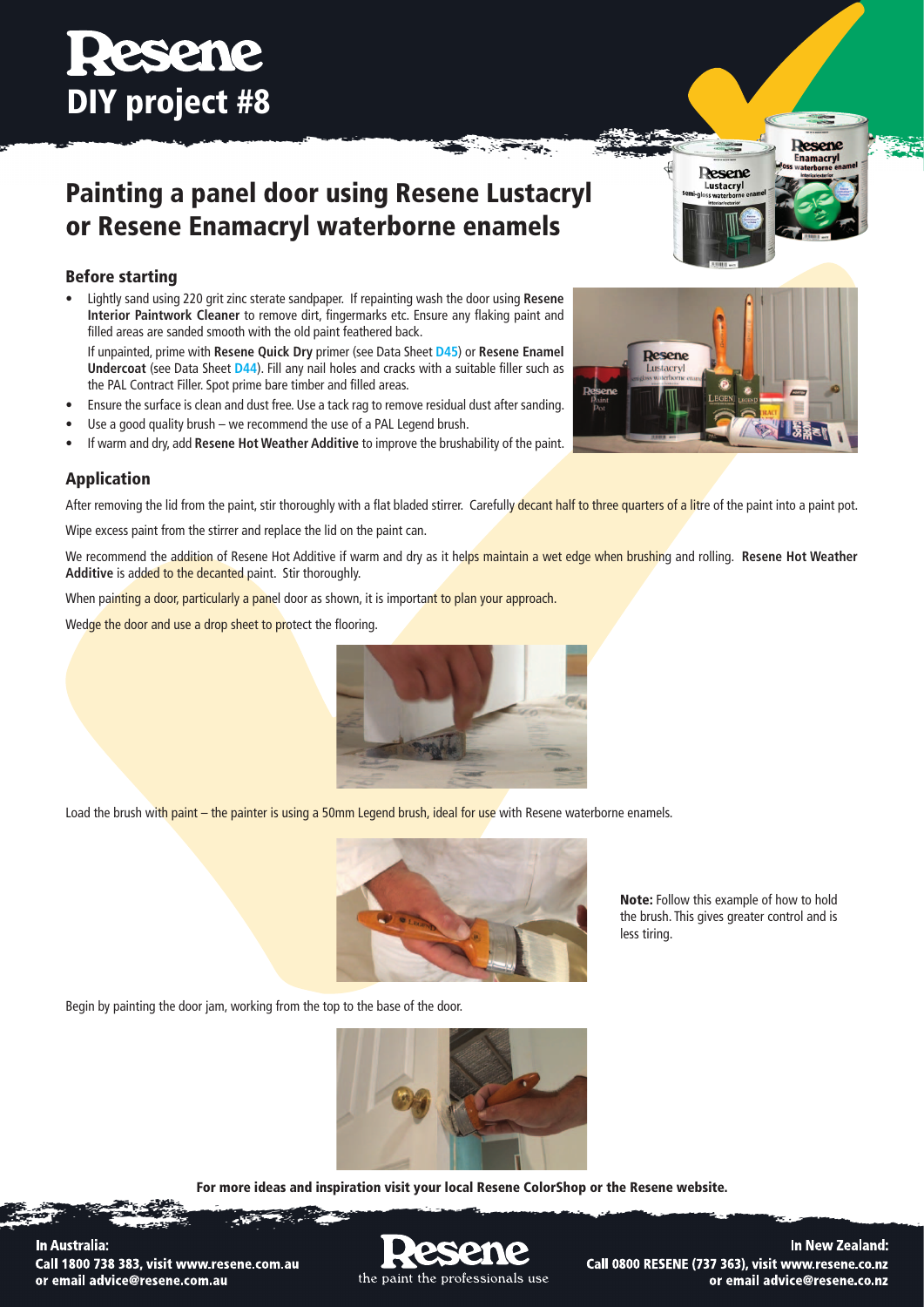# **Resent** DIY project #8

#### Continued >>

Using a clean cloth, wipe excess paint from the edges. This helps achieve a professional finish.



Now paint the internal panels beginning with the rebated edges.



Note: The painter lays the paint off as he goes and manipulates the angle of the brush to ensure all areas are covered with minimal brushmarks.

Work from the top to the bottom, removing excess paint from the edges.

Now paint the internal panel, again lay the paint off carefully to minimise brushmarks.

Once the four panels are complete, paint the inside sections of the door using the natural joins as logical start and finish points.



Now complete the outside sections of the door, starting at the base closest to the door hinges and work around the door.



We have chosen not to paint the door hinges, if this were not the case they should be completed last with door almost closed.

For more ideas and inspiration visit your local Resene ColorShop or the Resene website.

In Australia: Call 1800 738 383, visit www.resene.com.au or email advice@resene.com.au



In New Zealand: Call 0800 RESENE (737 363), visit www.resene.co.nz or email advice@resene.co.nz